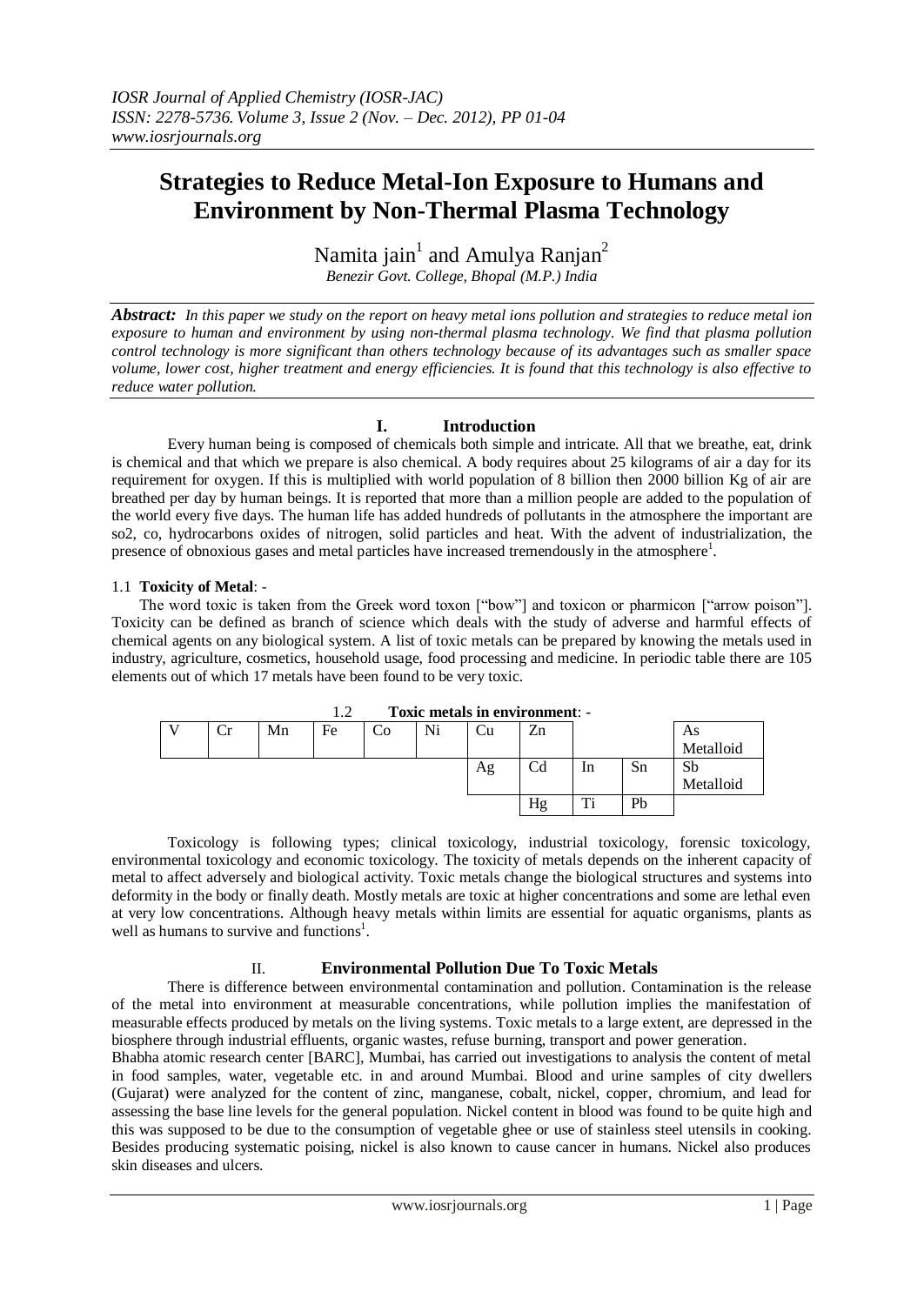## **III. Some Toxic Metals Poisoning**

In the modern life increasing use of metals has resulted in a variety of problems. We study some such type of toxic metals poisoning an industrial hazard $5-9$ .

#### 3.1 **Manganese Poisoning**: -

The researches at the industrial toxicology research center [ITRC], lucknow, in a series of experiments have concluded that manganese exerts toxic action on brain and other body organs such as liver, kidney and testis. They also have known that the enzyme succinate dehydrogenose (SDH) of the TCA or Kerbs cycles may be one of the main factors for the pathogenesis of manganese on SDH may lead to slow metabolism of the cell with consequent changes in cell physiology and finally cell death.

#### 3.2 **Lead Poisoning**: -

Lead exposure comes mainly from three sources; Food, drinking water and ambient air. Lead hazard to human health and have a wide spread environmental pollutant. On a global basis, the major source of lead pollution is the combustion of gasoline to which ether tetraethyl or tetra methyl lead is added as an antiknock compound to increase the octane value<sup>6</sup>.

### 3.3 **Mercury Poisoning**: -

Mercury toxic effects in the nervous system which include anxiety, depression, lack of concentration and tremors. Mercury toxicity are found in fish, milk of buffaloes and cows grazing plants in some areas <sup>34</sup>.

### 3.4 **Cadmium Poisoning**: -

Cadmium is a non essential element and highly toxic to man and several other organism. Chronic poisoning may occur is occupationally non-exposed persons due to prolonged exposure to low concentration of cadmium.

### 3.5 **Vanadium Poisoning**: -

It is found that vanadium a potentially dangerous chemical pollutant that can play have with the productivity of plants, crops and in short with the entire agricultural system.

#### **1. Non-thermal plasma technology**: -

Non-thermal plasma sometimes called non[-equilibrium](http://en.wikipedia.org/wiki/Thermodynamic_equilibrium) or cold plasmas, have different electron, ion and neutral species temperature; the electrons have the highest temperature. Such plasmas are good sources of highly reactive oxidative and reductive radicals and plasma electron. These radicals decomposes the pollutants, fragments the large hydrocarbon in to smaller one<sup>2</sup>.

The non-thermal plasma is effective against the toxic metal pollution since energy is not required to heat all the particles to high temperature, non-thermal plasma technology can efficiently destroy toxic metal pollutants targeted by the hot electron.

Non-thermal plasma can be used to monitor the toxic pollutants of environment with high sensitivity. Nonthermal plasma pollutant monitors have demonstrated sensitivity of batter than one part per billion for lead, chromium, mercury and other toxic metals allowing better control of hazardous metal ion exposure to humans and environment.

#### **2. Non-thermal plasma reactor**: -

Non-thermal plasmas generated in large vacuum reactors. There are several types of non-thermal plasma reactors based on their discharge technique<sup>10</sup>. In these reactor Non-thermal plasma may be obtained by a diversity of electrical discharges such as corona discharge, micro hollow cathode discharge, atmospheric pressure plasma jet, gliding arc discharge, one atmospheric uniform glow discharge, dielectric barrier discharge, and plasma needle, all having important technological applications .the non-thermal plasma reactor uses the effects of static electricity.

The reactor is consisting of two electrodes separated by a void space that is lined with a dielectric material. This type of reactor is called. Dielectric-Barrier Discharge (DBD). In this reactor the discharge happened between two poles. The duration of discharge is measured in nanoseconds. The individual discharge cannot be seen with the human eye, but the overall effect produces a silent glow. In this reactor, the atoms are being separated from their molecules and forms the free radicals. Due to, the highly reactive nature, these free radicals quickly recombine with other atoms or molecules to form new compounds.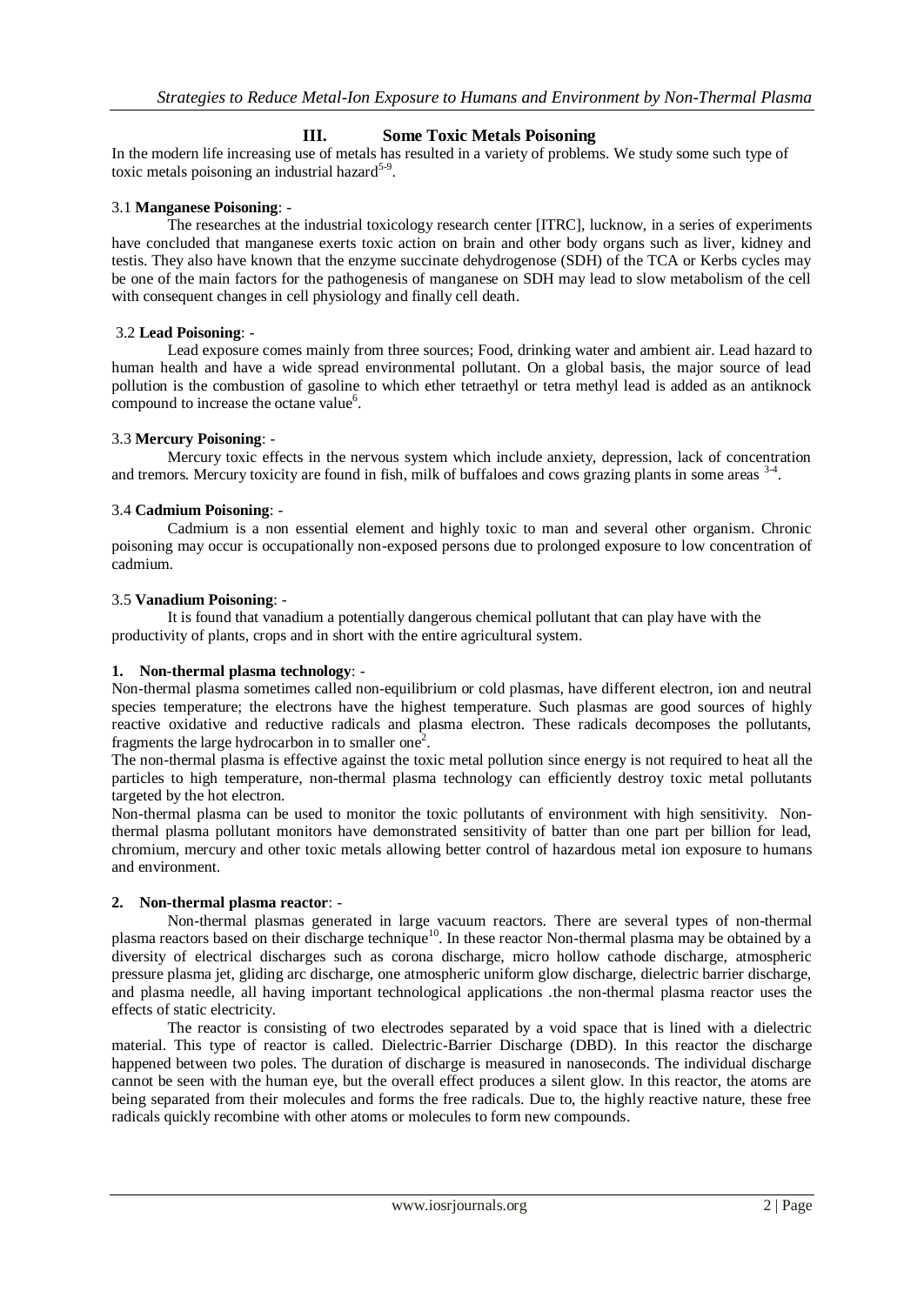## **IV. Application Of Non-Thermal Plasma Technology To Reduce Metal Toxic**

As we knows that plasma is a mixture of positively charged particles(ions), negatively charged particles(electrons) and uncharged particles and high concentrated free radicals, atomic or molecular fragments that are very chemically reactive. These free radicals can quickly overwhelm the natural defenses of living organisms, leading to their destruction. Because plasma can easily produce 500000000000 free radicals per cubic centimeter volume, it can be efficient decontamination agent. Using oxygen as an example, the normal state of oxygen is a molecule containing two oxygen atoms. In the reactor, this oxygen molecule splits into free radicals. These oxygen radicals react with other compounds of toxic metals. For example,  $O^+$  reacts with elemental mercury (Hg) to form mercury oxide (HgO). Oxidizing elemental mercury changes it form a vapor to a solid phase.

It is evident from above discussion that cold plasmas can be effective for a number of applications such as decontaminate food back aging as well as surfaces exposed to biological war for agents striations" of heatsensitive medical tools. Cold plasmas are especially effective for above application because they can treat contaminated items respectively quickly.

Along with this plasmas are also effective because they can diffuse into complicated structures, such as endoscopes, in similar manner as ethylene oxide, but without that decontaminants undesirable toxicity. This novel property makes plasma decontamination more effective than method based on radiation beam {e.g. Gamma rays, electrons, UV light} which are all limited by where the beam is directed.

Thus the development of cold atmosphere plasmas provides, us a new hope for destroying stubborn bacteria and viruses, both for defense and public health. This cold atmospheric plasma decontamination also provides considerable economic benefit. For example, the material cost of a decontamination unit for a hospital is likely to be at least ten times less expensive than comparable low-temperature decontamination system recently used in healthcare. It is evident from above discussion, both in terms of low cost and effectiveness, the future of plasma decontamination is bright<sup>6-8</sup>.

Plasma can also be used in vehicles to reduce pollution from conventional fossil fuel combustion by "reforming" the fuel before it is burned , breaking it down in to compounds that burn more cleanly.

**V. Application Of Plasma For Industries And Commercial**

Plasma is used in various fields which is given below in table

| <b>Processing</b>  | Volume            | <b>Radiation</b>  | <b>Energy</b>     | <b>Medicine</b> |
|--------------------|-------------------|-------------------|-------------------|-----------------|
|                    | <b>Processing</b> | <b>Processing</b> | <b>Converters</b> |                 |
| Surface processing | Fuel gas          | Water             | <b>MHD</b>        | Surface         |
| Non equilibrium    | treatment         | purification      | Converters        | treatment       |
| (low pressure)     | Metal             | Plant growth      | Thermionic        | Instrument      |
| Thermal (high      | recovery          |                   | energy converters | sterilization   |
| pressure)          | Waste<br>3.       |                   |                   |                 |
|                    | treatment         |                   |                   |                 |

## **VI. Remarks**

Large number of cases had reported during last ten years regarding metals pollution specially heavy metals like mercury, lead, cadmium etc. in fishes and through them to human being. It appears that non- thermal plasma technology works to reduce heavy metal pollutants from emission. However the technology is still in the early development stage. It is remarked that this technology should be evaluated based on; (a) the removal or treatment efficiency and rates, (b) the energy efficiency of removal or treatments, (c) the pressure drop of devices, (d) the reusable material production rate.

# **VII. Conclusion**

As we know that there are many other technology to reduce toxic metals but the developing and implementing non-thermal plasma technology is needed very much. It could help restore and protect our environment, providing new cleaning methods and helping countries comply with environmental regulations. So in this paper we conclude that the non-thermal plasma technology is good pollutant reduction technology as compared to other traditional technologies because it does not produce waste and has wide industrial applications. There are various non-thermal plasma pollution control technology. Therefore, Depending on target pollutants and concentration of pollutant, different types of plasma process and integrated pollution control systems should be used.